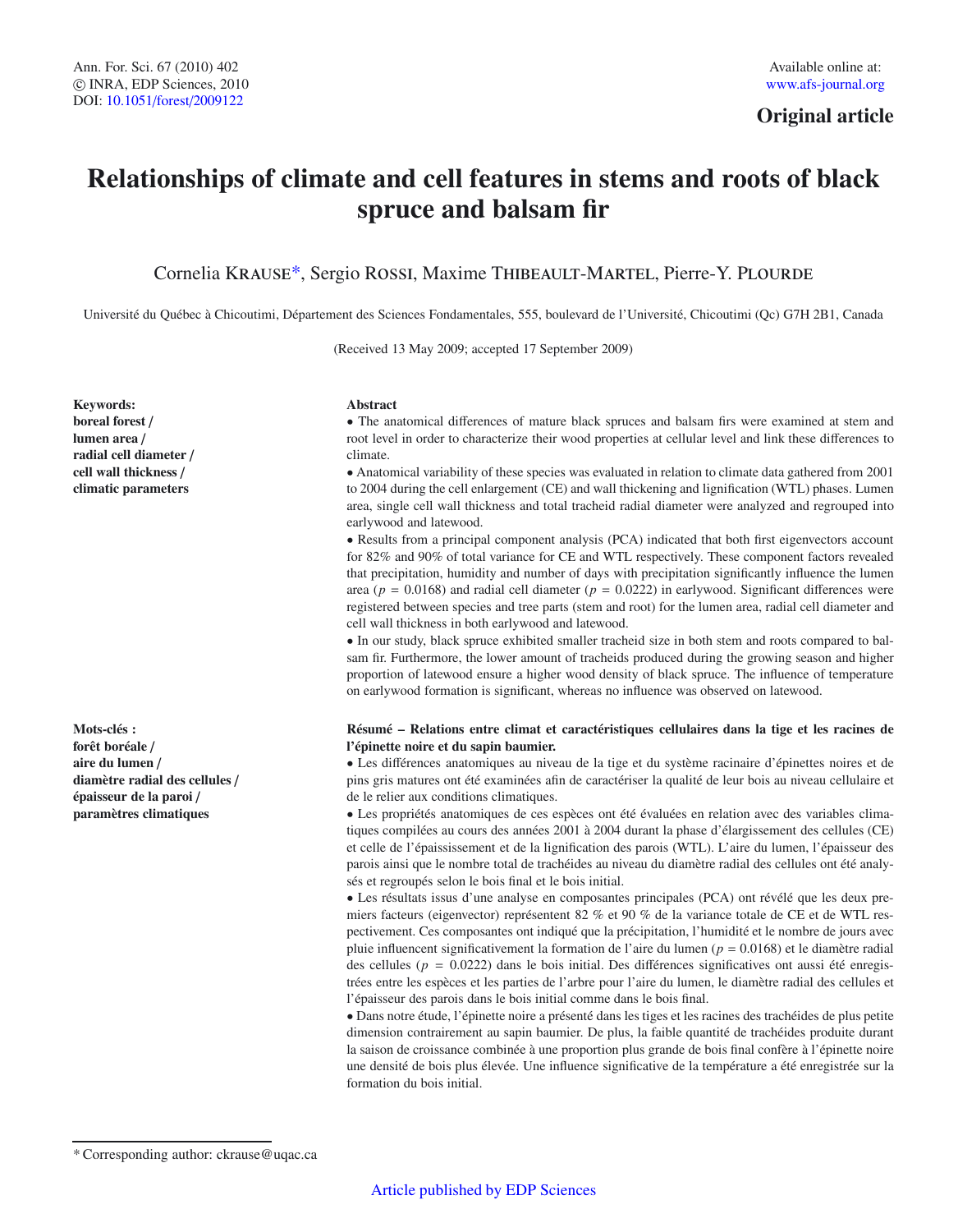# **1. INTRODUCTION**

It is well known that climate influences tree-ring formation and wood characteristics, as demonstrated by numerous dendroclimatological studies worldwide (Hughes, [2002\)](#page-6-0). These studies focussed on the relationships between climatological data and ring width in the stems of several tree species. However, the commercial species of the Canadian boreal zone have only occasionally been examined and roots rarely considered (Krause and Morin, [1995;](#page-6-1) [1999](#page-6-2)). In the last decade, some innovative approaches have been developed to investigate climate-growth relationships at both high temporal and spatial resolution, such as dendrometers, microsampling and pinning (Rossi et al., [2008;](#page-6-3) Turcotte et al., [2009\)](#page-6-4). Deslauriers et al. [\(2003\)](#page-6-5) and Deslauriers and Morin [\(2005\)](#page-6-6) provided interesting information on cambial activity and its relation to climate by examining tracheid formation and xylogenesis of balsam fir in the boreal forest of Quebec. The authors showed that this species needs an adequate water availability and sufficiently high night-time temperatures to produce tracheids. A relationship between the onset of cambial activity and low temperatures has been also evidenced by Thibeault-Martel [\(2007\)](#page-6-7) in black spruce. However these analyses were possible only after repetitive sampling of growing tissues, with the impossibility of a retrospective examination. Moreover, to our knowledge, no long-term monitoring of tree-ring formation has been done.

The scarcity of research at root level is obviously explained by the lack of commercial interest in these organs. However, roots play an essential role in the physiology and stability of trees, so investigations on their structure and growth can allow mechanisms of development of the tree as a whole to be understood. It is already known that roots may contain xylem with higher contents of parenchyma and fewer cells than the stem (Fayle, [1968](#page-6-8)). In addition, cells produced in the roots are usually wider and longer, with thinner and less lignified walls (Trendelenburg and Mayer-Wegelin, [1955](#page-6-9)). Such information is almost non-existent for the boreal species in Canada, even for stems. However, the wood and paper industries prefer black spruce to balsam fir because the former exhibits higher wood stiffness (Alteyrac et al., [2006\)](#page-6-10). This parameter is directly linked to wood density, as well as microfiber angles (Cown, [2005;](#page-6-11) Downes et al., [2002;](#page-6-12) Wimmer et al., [2008\)](#page-6-13). From an anatomical point of view, the major contributing factor to wood density is the proportion of latewood and, specifically, cell wall thickness (Antal and Micko, [1994;](#page-6-14) Ivkovich et al., [2002\)](#page-6-15). This suggests that an increase in cell wall thickness, as well as the percentage of latewood, should translate into better mechanical properties. This knowledge is currently unavailable for roots.

Genetic traits play a role in regard to wood density and cell anatomy, interacting with climatic parameters to influence the xylogenesis. Climate-growth relationship has seldom been examined at root system level despite its potential for dendroclimatological studies having been shown by Schulman [\(1945\)](#page-6-16). In four tree species from northern Germany, different climatic signals are found in roots and stem. The highest temperature signal is registered within the stem, whereas the high-

est precipitation signal occurs within the roots (Krause and Eckstein, [1993\)](#page-6-17). The increasing interest in the influence of climate on wood features is still limited to few species and locations around the world (Drew and Downes [2009](#page-6-18); Fritts et al., [1999\)](#page-6-19). By examining tree-ring development, a longer period of cambial activity is assumed to occur in roots (Stevens, [1931](#page-6-20)). Thibeault-Martel et al. [\(2008\)](#page-6-21) showed that cell production in roots and stem occurred at the same time, although significant differences in cell maturation were observed between the two tree parts. Compared to the stem, lignification of cell walls started later in roots and lasted for a longer period. Thus, climatic parameters do affect the anatomical features of wood, but the influences are expected to occur at different intensities in the tree parts because of the different time window available for tracheid formation in roots and stem.

This paper aims to assess the anatomical differences between stem and roots in black spruce and balsam fir and to link these differences to climate. We tested the hypothesis that, given the higher wood stiffness, black spruce exhibits wood with a higher amount of latewood and greater cell wall thickness compared to balsam fir.

#### **2. MATERIALS AND METHODS**

Two study plots were selected in the southern part of the boreal forest in the Lac-Saint-Jean region (Quebec, Canada), at the Simoncouche research station (48◦ 12' N, 71◦ 14' W). The plots were 250 m apart and located within monospecific stands of black spruce and balsam fir originating from a forest fire in 1922 (Gagnon, [1989](#page-6-22)). The average annual temperature, recorded at the closest weather station, 1.5 km away, was 1.5 ◦C in the period from 2001 to 2004. The average summer temperature was 14.7 ◦C and annual precipitation was 667 mm.

# **2.1. Sampling**

<span id="page-1-0"></span>Ten dominant or co-dominant adult trees with upright stem and similar radial growth, as well as similar number of tracheids formed per tree ring, were selected for each species (Tab. [I\)](#page-1-0). Trees with polycormic stems, partially dead crowns, reaction wood (by checking increment cores), or evident damage due to parasites were excluded. On each tree, microcores were collected on the stem at breast height, and on two horizontally-oriented roots at an approximate distance of 80 cm from the stump beneath a 1–5 cm layer of soil and mosses. Samplings in the stem were oriented parallel to the slope and, in roots, were taken on the upper part in order to avoid compression wood or discontinuous rings, which are frequently noted on the underside of roots (Fayle, [1968\)](#page-6-8). Anatomical measurements were performed on the tree rings produced during the period 2001–2004.

**Table I.** Characteristics of the sampled trees.

|                 | Balsam fir | Black spruce |
|-----------------|------------|--------------|
| Age $(cm)$      | 50         | 70           |
| Tree height (m) | 14.4(1.7)  | 17.8(1.7)    |
| $DBH$ (cm)      | 18.4(1.3)  | 21.1(2.5)    |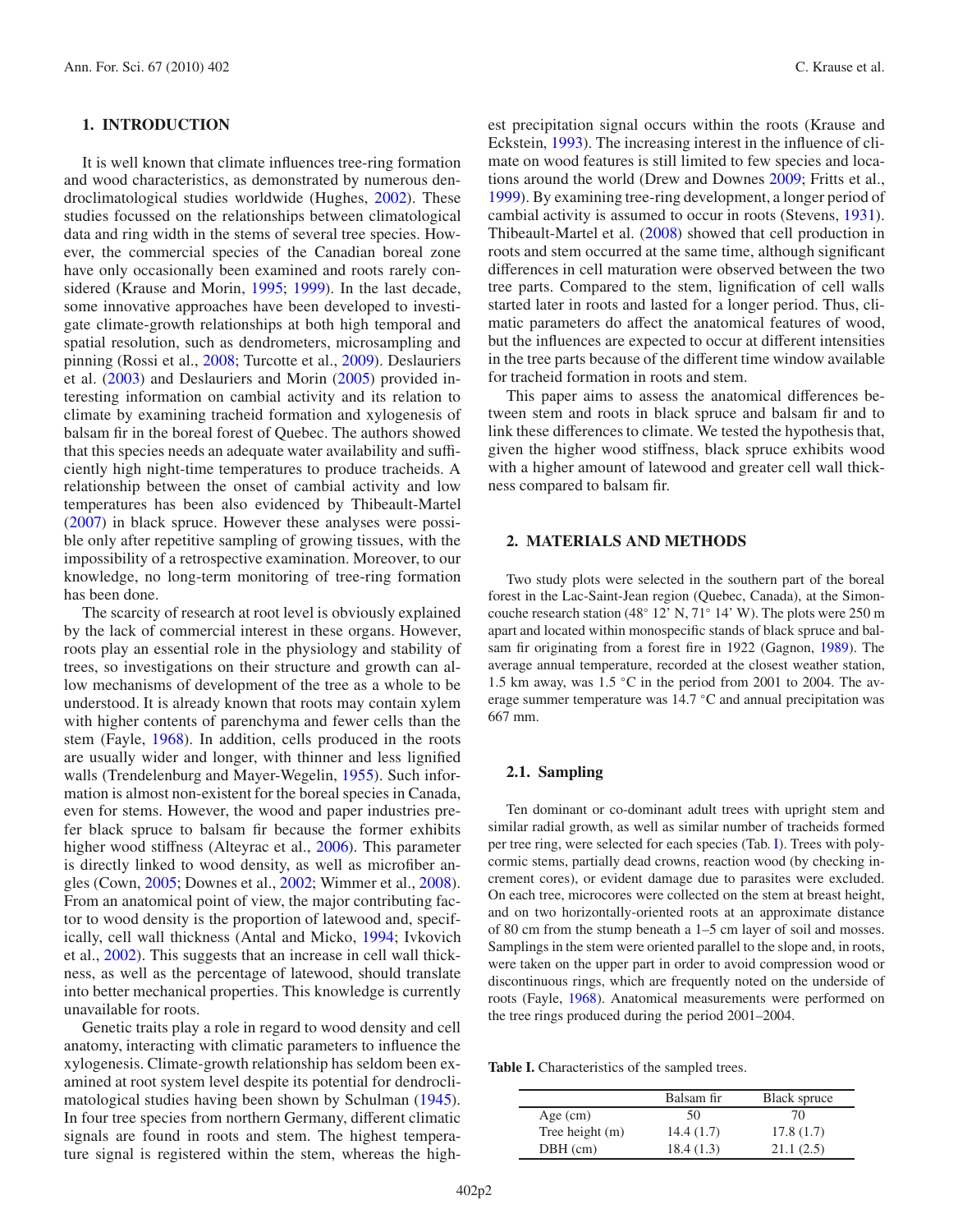| Balsam fir             |           | <b>Stem</b>   |              |            | Root          |               |
|------------------------|-----------|---------------|--------------|------------|---------------|---------------|
| Parameters             | RW        | EW            | LW           | <b>RW</b>  | EW            | LW.           |
| Tracheid count         | 33.7(8.1) | 26.8(7.1)     | 6.9(1.9)     | 39.7(23.4) | 33.2(22.1)    | 6.5(3.1)      |
| Tracheid count $(\% )$ |           | 80            | 20           |            | 84            | 16            |
| Lumen area             |           | 982.7 (255.1) | 166.0(122.2) |            | 981.1 (301.7) | 211.8 (128.9) |
| Cell wall thickness    |           | 2.5(0.7)      | 4.2(0.9)     |            | 2.9(0.8)      | 4.5(0.8)      |
| Cell radial diameter   |           | 37.0(5.4)     | 16.0(6.0)    |            | 38.4(6.2)     | 18.8(6.0)     |
| Cell wall/lumen ratio  |           | 0.09(0.04)    | 0.82(0.52)   |            | 0.10(0.05)    | 0.7(0.4)      |
| Black spruce           |           | <b>Stem</b>   |              |            | Root          |               |
| Parameters             | RW        | EW            | LW           | <b>RW</b>  | EW            | LW.           |
| Tracheid count         | 20.7(6.2) | 13.0(4.1)     | 7.7(2.9)     | 35.5(23.6) | 23.9(19.3)    | 11.6(6.7)     |
| Tracheid count $(\% )$ |           | 63            | 37           |            | 67            | 33            |
| Lumen area             |           | 724.2 (187.7) | 124.4 (95.9) |            | 649.3 (200.3) | 193.4 (111.5) |
| Cell wall thickness    |           | 2.5(0.6)      | 4.5(1.1)     |            | 3.5(0.8)      | 5.4(1.1)      |
| Cell radial diameter   |           | 31.4(5.2)     | 16.0(5.3)    |            | 33.8(4.9)     | 22.1(6.5)     |
| Cell wall/lumen ratio  |           | 0.10(0.05)    | 0.95(0.51)   |            | 0.15(0.11)    | 0.67(0.43)    |

<span id="page-2-0"></span>**Table II.** Anatomical parameter statistics of trees sampled by species and tree part.

RW: Ring-width; EW: earlywood; LW: latewood.

Microcores were dehydrated by successive immersions in ethanol and D-limonene, embedded in paraffin, then transverse sections of 8–10-µm thickness were cut with a rotary microtome (Rossi et al., [2006a](#page-6-23)). The sections were stained with aqueous 1% safranin and fixed on slides with the Eukitt® histological mounting medium. A camera mounted on an optical microscope was used to record numerical images and measure xylem features with an image analysis system specifically designed for wood cells (WinCELL<sup>TM</sup>). Anatomical features of xylem (cell lumen area, cell radial diameter and cell wall thickness) were measured along three radial paths of each tree ring at magnifications of 200×, standardized and averaged for each tree (Deslauriers et al., [2003](#page-6-5); Vaganov et al., [1990](#page-6-24)).Tracheids were classified as belonging to earlywood or latewood according to Mork's formula, which classifies all cells with lumen areas of less than twice the thickness of a double cell wall as latewood (Denne, [1988\)](#page-6-25).

## **2.2. Climate data**

A standard weather station was installed in an artificial gap close to the sites to measure temperature at a height of 3 m ( $T_{\text{mean}}$ ,  $T_{\text{min}}$ ,  $T_{\text{max}}$ , °C) and under cover ( $T_{\text{cov}}$ , °C), soil water content (SWC,  $m^3/m^3$ ), precipitation (*P*, mm), relative humidity (*H*, %), and radiation  $(R, Wm^2)$ . Soil water content was measured with a Campbell Scientific CS615 (water content reflectometer), which measures the volumetric water content of porous media using time-domain measurement methods. Data were recorded every 5 min and stored as hourly means or sums in a CR10X datalogger (Campbell Scientific Corporation). The number of days with precipitation (DP) was also calculated for each growing season.

# **2.3. Statistical analyses**

The climatic variables (air and under cover temperatures, precipitation, relative humidity, radiation and soil water content) were separated in two groups and averaged according to the periods of (i) cell enlargement and (ii) wall thickness and lignification, as defined by Deslauriers et al. [\(2003\)](#page-6-5). The timings of xylogenesis were assessed for this study area by Thibeault-Martel et al. [\(2008](#page-6-21)). In both species,

the first enlarging cells were observed at the end of May, while cell wall thickness and lignification occurred until August and September in stem and roots, respectively. These observations were made over a three-year period and small annual variations were registered. Principal component analyses (PCA) were then performed on the averages of the climatic variables calculated for the four sampling years and during earlywood and latewood formation. PCA removed the effects of common factors between the variables producing unique factors uncorrelated with each other. The principal components (PC) extracted using the FACTOR procedure with VARIMAX orthogonal factor rotation (SAS, [2003](#page-6-26)) were used to project data onto the new reduced space, and were compared with cell lumen area, radial diameter and wall thickness through analysis of covariance (ANCOVA).

#### **3. RESULTS**

#### **3.1. Anatomical features of xylem**

The samples revealed that balsam fir stems produced 40% more tracheids than those of black spruce at the ring-width level (33.7 versus 20.7) and even 50% within earlywood. The difference was less marked in roots (Fig. [1,](#page-3-0) 39.7 versus 37.9). Root systems registered higher tracheid counts than the stems in black spruce, with a significant increase of 40% (35.5 versus 20.7). The number of tracheids produced over a four year timespan showed no clear increasing or decreasing tendency.

The proportions of latewood measured within the stem and root tree-rings of balsam fir were low; 20% and 14% respectively. These proportions increased to 37% in black spruce stems and 31% in root tree-rings (Tab. [II\)](#page-2-0). The number of latewood tracheids in stems and roots of black spruce was significantly higher than in balsam fir (Fig. [1\)](#page-3-0).

# **3.2. Cell wall**/**lumen ratio**

Black spruce exhibited a higher cell wall/lumen ratio than balsam fir, especially in the stem latewood, with a value of 0.95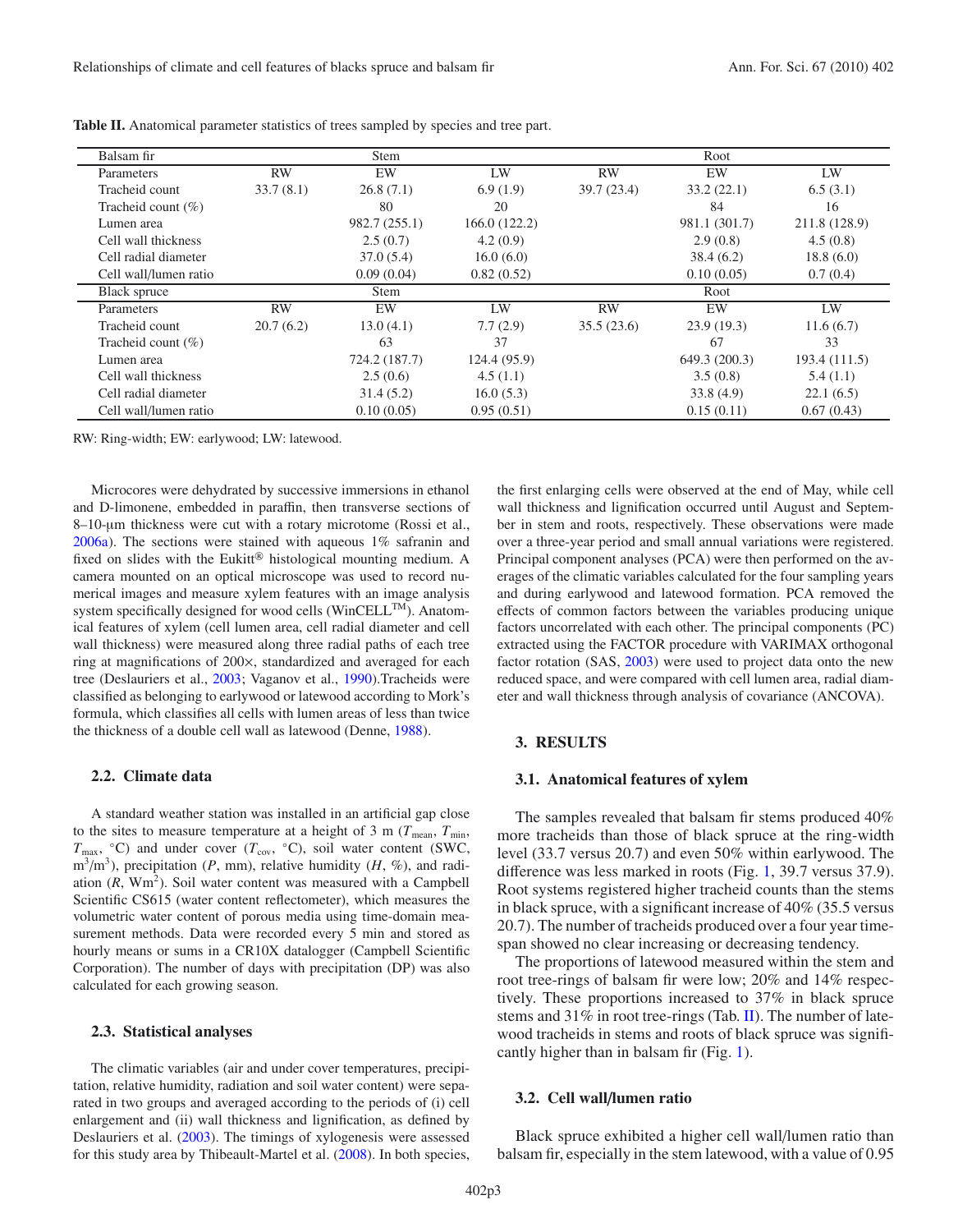

<span id="page-3-0"></span>**Figure 1.** Mean comparisons of anatomical parameters between stem and root within the earlywood and latewood for black spruce and balsam fir. Vertical bars refer to the standard deviation. Same letters are not significantly different ( $p < 0.05$ ).

(Tab.  $II$ ). This parameter was also higher in the root systems but only in earlywood.

The inter-annual pattern of cell wall thickness within the stems and roots of balsam fir and black spruce was characterized by low values at the start of tree-ring formation (earlywood), followed by a gradual increase toward the end of earlywood development. This trend continued during the early phase of latewood formation, but was replaced by a decrease in cell wall thickness at the end of tree-ring formation. The cell wall thickness was similar  $(2.5 \mu m)$  within the stem of both species in the earlywood. In the latewood, the cell wall thickness was higher in black spruce (Fig. [1\)](#page-3-0). At root level, black spruce registered significantly higher cell wall thickness values in earlywood and latewood compared to balsam fir.

The average values of lumen area in the stems of balsam fir were  $1250 \mu m^2$  at the start of tree ring development and gradually decreased to reach values below  $500 \mu m^2$  towards the end of earlywood development. By dividing the tree-ring, the tracheid lumen area within the earlywood averaged 983  $\mu$ m<sup>2</sup>, whereas it decreased to  $166 \mu m^2$  in the latewood (Fig. [1\)](#page-3-0). A similar trend was observed along the root tree rings, where smaller lumen area values were measured in the latewood.

The tracheid lumen area in black spruce was significantly smaller than in balsam fir in both the earlywood  $(724 \text{ }\mu\text{m}^2)$ and latewood  $(124 \text{ }\mu\text{m}^2)$  (Fig. [1\)](#page-3-0). Lower lumen area values were also measured in black spruce roots in the earlywood  $(649 \,\mu m^2)$ , but significantly higher in the latewood (193  $\mu m^2$ ).

# **3.3. Cell radial diameter**

In balsam fir, the tracheid radial diameters were almost similar in stems and roots in the earlywood, whereas they were larger in the latewood of roots (Tab. [II\)](#page-2-0).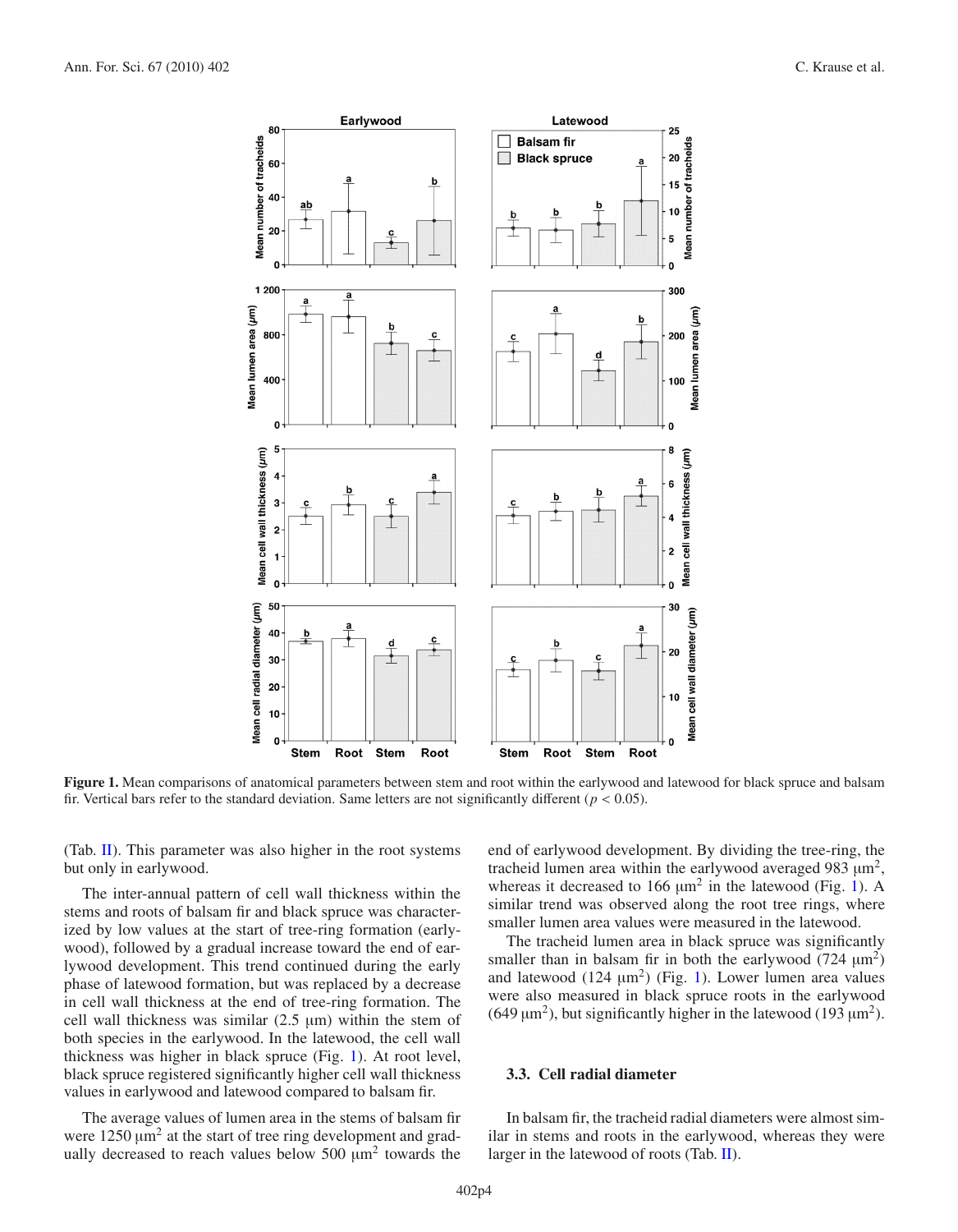<span id="page-4-1"></span>

<span id="page-4-2"></span><span id="page-4-0"></span>**Figure 2.** Principal components (PC1 and PC2) calculated on the climatic variables measured during cell enlargement and wall thickening and lignification in xylem of black spruce and balsam fir. The climatic variables included in the analysis are precipitation (*P*), humidity (*H*), number of days with precipitation (DP), mean air temperature (*T*), maximum air temperature (*T*+), minimum air temperature (*T*−), temperature under cover (TC), global radiation (*R*), water in soil (WS).

**Table III.** Eigenvalues and proportion and cumulative variance explained by the first three principal components (PCs) based on the analysis of climatic variables measured during cell enlargement and wall thickening and lignification in xylem of black spruce and balsam fir.

| Cell enlargement |            |                   | Wall thickening and lignification |            |                   |                   |
|------------------|------------|-------------------|-----------------------------------|------------|-------------------|-------------------|
|                  | Eigenvalue | Proportion $(\%)$ | Cumulative $(\%)$                 | Eigenvalue | Proportion $(\%)$ | Cumulative $(\%)$ |
| PC <sub>1</sub>  | 4.09       | 45.51             | 45.51                             | 7.01       | 77.87             | 77.87             |
| PC <sub>2</sub>  | 3.29       | 36.58             | 82.09                             | 1.12       | 12.47             | 90.34             |
| PC3              | .26        | 14.02             | 96.12                             | 0.38       | 4.23              | 94.57             |

**Table IV.** Results of analysis of covariance including principal component factors (PC1 and PC2), species (black spruce and balsam fir) and tree part (stem and roots).

|                 | Earlywood  |               |                |            | Latewood      |                |  |
|-----------------|------------|---------------|----------------|------------|---------------|----------------|--|
|                 | lumen area | Cell diameter | Wall thickness | Lumen area | Cell diameter | Wall thickness |  |
| PC <sub>1</sub> | 0.63       | 1.97          | 0.07           | 0.34       | 0.07          | 2.29           |  |
| PC <sub>2</sub> | $7.92*$    | $7.07*$       | 0.00           | 0.08       | 0.48          | 0.68           |  |
| <b>Species</b>  | 231.96**** | 159.41****    | $4.86*$        | $12.15**$  | 2.33          | 15.69**        |  |
| Tree part       | 3.92       | $22.72***$    | $30.37***$     | $39.75***$ | $24.23***$    | $12.60**$      |  |

Asterisks indicate significant differences where  $* = p < 0.05$ ,  $* = p < 0.01$ ,  $* * = p < 0.001$  and  $* * * = p < 0.0001$ .

Cell radial diameters were smaller in the earlywood of black spruce stems compared to balsam fir. Small differences were found in the latewood of both species (Tab. [II\)](#page-2-0). Average cell radial diameter in the earlywood of black spruce roots was smaller than balsam fir, but larger in the latewood (Tab.  $II$ ).

# **3.4. Relationship between anatomical measurements and climate data**

The first two principal components (PC1 and PC2) accounted for 82.1 and 90.3% of the total variation. By adding PC3, the variance explained reached 96.1 and 94.6% during cell enlargement and wall thickening and lignification, respectively, although the increase in the variance explained was only 4.2% for wall thickening and lignification (Tab. [III\)](#page-4-0). During cell enlargement, PC1 explained 45.5% of the variation and was a measure of water availability, with the higher

positive loadings represented by relative humidity, number of days with precipitation and amount of precipitation (Fig. [2\)](#page-4-1). Radiation, as expected, was negatively correlated with water availability and showed highly negative loadings. PC2 represented mainly the air temperature and, to a lesser extent, that under cover. For cell wall thickening and lignification, PC1 explained 77.9% of the variance and measured mainly air temperature and relative humidity, but with opposite effects. Precipitation showed the higher loadings along PC2, although the separation between water availability and temperature was less evident (Fig. [2\)](#page-4-1).

ANCOVA performed between the anatomical features of xylem and PCs produced significant models in both differentiation phases, with *F*-values ranging between 7 and 61 and probabilities lower than 0.01 (Tab. [IV\)](#page-4-2), although no influence of PC1 was observed either during earlywood or latewood formation ( $p > 0.05$ ). For PC2, significant results were observed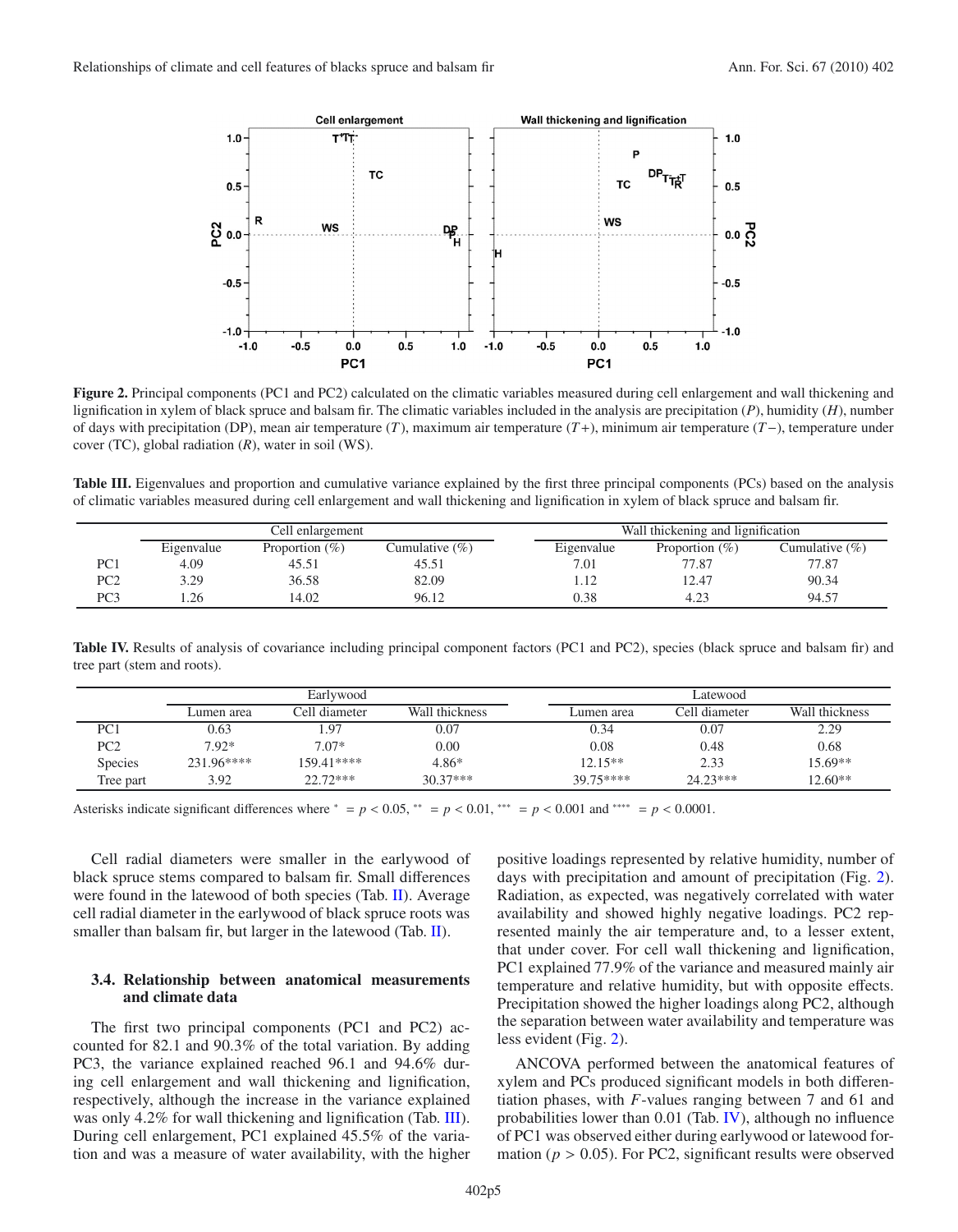on lumen area and cell diameter of earlywood, with *p*-values lower than 0.05, but not on wall thickness. No relationship was detected between PC2 and lumen area and cell diameter of latewood. Differences between species and tree part were always significant with p lower than 0.001, except for lumen area between stem and roots and for cell diameter between black spruce and balsam fir ( $p > 0.05$ ).

# **4. DISCUSSION**

# **4.1. Climate and cell features**

The PCA performed between climate data and cell features was based on the period of cambial activity and tree-ring formation observed for the two species in the same sites, and the growing season was subdivided into two growing phases: (a) cell enlargement and (b) cell wall thickening and lignification (Thibeault-Martel et al., [2008\)](#page-6-21). The climatic parameters explained more than 80% and 90% of the total variation within cell enlargement and cell wall thickness and lignification, re-spectively (Tab. [III\)](#page-4-0). Despite the significant differences between species and tree parts, only temperature appeared to be an important factor affecting cell features in earlywood. Cambium activity culminates during June and July (Rossi et al., [2006c](#page-6-27)), but temperatures can still be cold, even below 0  $\degree$ C (data not shown). Low temperatures are known to affect cell division, but this study demonstrated their important influence on the processes of cell maturation, so affecting the size of cells and walls. Studies by Richardson and Dinwoodie [\(1964](#page-6-28)) and Farrar and Barnfield [\(1969](#page-6-29)) revealed that cell enlargement of earlywood occurs essentially at night, when temperatures are low in the boreal forest and so can significantly affect growth. On the contrary, latewood formation occurs during August-September (Deslauriers et al., [2003](#page-6-5)), when the temperatures are warmer and freezing events infrequent. Moreover, at the end of the growing season, trees set up mechanisms that concentrate the cell sap and lower the freezing point of vegetal tissues, thus improving their frost resistance (Wisniewki and Ashoworth, [1986\)](#page-6-30). Consequently, most latewood is produced during a period of the year with more favourable thermal conditions, thus explaining the lack of influence of the temperature on cell features (Tab.  $IV$ ). The lower amount of latewood cells (only 6–11 cells along a tree ring) might also explain the weak relationships between climatic parameters and anatomical features. Furthermore, compared to earlywood, longer periods are required for completing maturation in latewood (Rossi et al., [2006b\)](#page-6-31), so extreme weather conditions are expected to influence tracheid formation of earlywood more strongly, because of the shorter time for differentiation. In latewood, unfavourable conditions would have to occur over several consecutive days to be able to significantly influence its anatomical features.

To our knowledge, only one study has correlated anatomical properties to climatic parameters in the Canadian boreal forest. St-Germain and Krause [\(2008\)](#page-6-32) found no relationship between anatomical measurements along a north-south gradient of temperature and precipitation. The absence of weather stations near the studied stands might explain the results of that work. Although based on two species and two tree parts, our investigation concerns only a 4-year period (tree-ring growth of 2001–2004). Further studies over longer periods are necessary to improve our understanding of the impact of climate on cell and wall formation in boreal conifers.

# **4.2. Cell features**

In our study, the proportion of latewood in balsam fir stems was only 20% of the total ring-width, whereas in black spruce it was 37%. Moreover, the cell wall/lumen ratio was higher in black spruce stems than in balsam fir. These findings confirmed the hypothesis in regard to different anatomical features in black spruce and balsam fir. The proportion of latewood in tree rings is one of the best known parameters used to quantify wood density (Ivkovich et al., [2002\)](#page-6-15). Since latewood and wood density, expressed by cell wall/lumen ratio as well as microfiber angle, are the most important contributors to the mechanical properties of a tree (Downes and Drew, [2008\)](#page-6-33), our findings confirm the higher wood density of black spruce compared with balsam fir, which should result in higher mechanical stiffness.

The high proportion of latewood recorded in black spruce in our research is generally higher than previously published results for other *Picea* species. For example, proportions of latewood in *Picea abies* were around 20% within a tree ring (Bosshard, [1961\)](#page-6-34), whereas this percentage reached 30% in *Picea glauca* and *Picea engelmanni* (Ivkovich et al., [2002](#page-6-15)). A comparable proportion of latewood (35%) to that measured in black spruce has only been reported in *Picea sitchensis* (Mitchell and Denne, [1997](#page-6-35)). Our findings indicate that the anatomical features of black spruce explain why this species exhibits better mechanical properties compared to other *Picea* species.

Investigations in roots showed that black spruce exhibits smaller tracheid sizes than balsam fir, which results in higher cell wall/lumen ratios (Tab. [II\)](#page-2-0). These anatomical differences are related not only to environmental conditions but also to mechanical forces affecting the root system (Gartner, [1997;](#page-6-36) Riedl, [1937\)](#page-6-37). By considering only the mechanical stiffness, the cell wall/lumen ratio in balsam fir roots is lower than in the stems (Tab.  $II$ ). The results are different for roots of black spruce, where the ratio is higher in earlywood but lower in late-wood compared to the stem (Tab. [II\)](#page-2-0). It is expected that black spruce, as a slow-growing species, requires a smaller lumen area for supporting water transport than the more demanding balsam fir. Compared with balsam fir, the longer needle retention combined with the smaller photosynthetic surface of black spruce might explain the anatomical difference observed between the xylem tissues of the two species. The broad distribution of black spruce within the boreal forest could be attributed to a better anatomical adaptation to the cold climate of high latitudes, with the production of smaller and abundant latewood cells aiming to improve the tissue protection and mechanical stability.